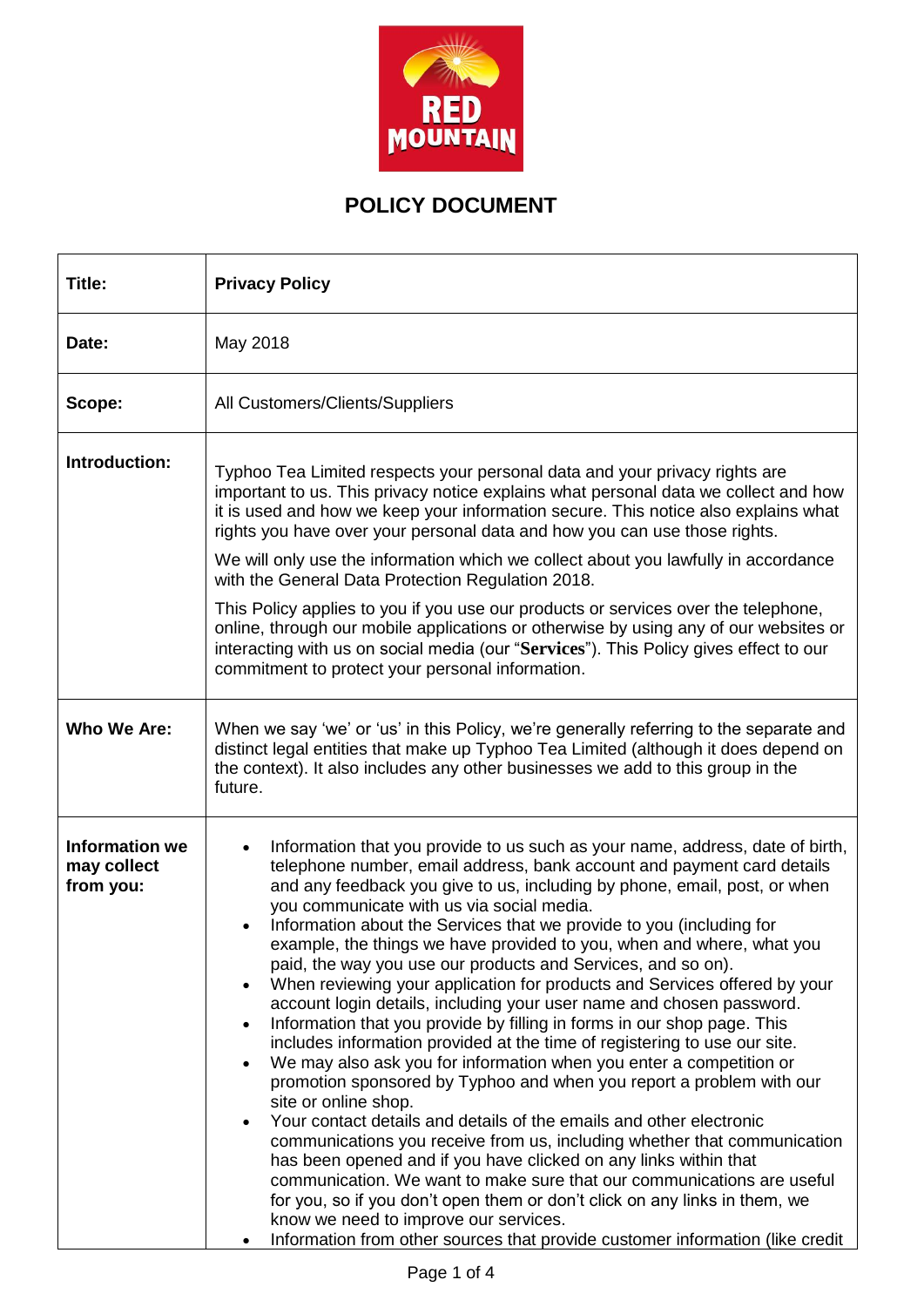|                                                           | reference agencies, fraud prevention agencies, claims databases marketing<br>and research companies) and social media providers.                                                                                                                                                                                                                                                                                                                                                                                                                                                                                                                                                                                                                                                                                         |  |  |  |
|-----------------------------------------------------------|--------------------------------------------------------------------------------------------------------------------------------------------------------------------------------------------------------------------------------------------------------------------------------------------------------------------------------------------------------------------------------------------------------------------------------------------------------------------------------------------------------------------------------------------------------------------------------------------------------------------------------------------------------------------------------------------------------------------------------------------------------------------------------------------------------------------------|--|--|--|
| Legal basis for<br>collecting<br>personal<br>information: | Our legal basis for collecting your personal information is where it is necessary to<br>provide a service to you. It is also to comply with any legal obligations we may have<br>and where we have a legitimate interest in the running of our business.                                                                                                                                                                                                                                                                                                                                                                                                                                                                                                                                                                 |  |  |  |
| <b>IP Addresses:</b>                                      | Information we collect about you. With regard to each of your visits to our sites we<br>may automatically collect the following information:<br>Technical information, including your public facing Internet Protocol (IP) address for<br>your Internet connection, browser type and version, device time zone, browser plug-<br>in types and versions, operating system and platform including type of device;<br>Information about your visit, including the full Uniform Resource Locators (URL)<br>clickstream to, through and from our sites (including date and time); products you<br>viewed or searched for; page response times, any errors, length of visits to certain<br>pages, page interaction information (such as scrolling, clicks, and mouse-overs),<br>and methods used to browse away from the page. |  |  |  |
| <b>Cookie Policy:</b>                                     | The site may use cookie and tracking technology depending on the features<br>offered. Cookie and tracking technology are useful for gathering information such as<br>browser type and operating, tracking the number of visitors to the site and<br>understanding how visitors use the site. Cookies can also help customise the site<br>for visitors. Personal information cannot be collected by cookies and other tracking<br>technology. However, if you previously provided personally identifiable information<br>cookies may be tied to such information. Aggregate cookie and tracking information<br>may be shared with third parties.                                                                                                                                                                          |  |  |  |
| How we use the<br>Information:                            | The information we collect may be used to:<br>Make available our Services to you.<br>$\bullet$<br>Process your orders.<br>$\bullet$<br>Take payment from you or give you a refund.<br>$\bullet$<br>Help us ensure that our customers are genuine and to prevent fraud.<br>$\bullet$<br>Conduct market research, either ourselves or with reputable agencies.<br>$\bullet$<br>For statistical analysis.<br>$\bullet$<br>Help us understand more about you as a customer, the products and<br>services you are interested in and so we can serve you better.<br>Find ways to improve our services, apps and websites.<br>$\bullet$<br>Contact you about products and services from us and other companies.<br>Help answer your questions and solve any issues you have.                                                    |  |  |  |
| <b>Sharing</b><br>Information:                            | Other organisations and individuals:<br>We may transfer your personal information to other organisations in certain<br>scenarios. For example:<br>If we are discussing selling or transferring part or all of a business, we may<br>$\bullet$<br>share information about you to prospective purchasers - but only so they<br>can evaluate that business.<br>If we are reorganised or sold to another organisation, we may transfer<br>information we hold about you to them, so they can continue to provide the<br>Services to you.<br>Where we are legally obliged to share information for example under a court<br>order.                                                                                                                                                                                            |  |  |  |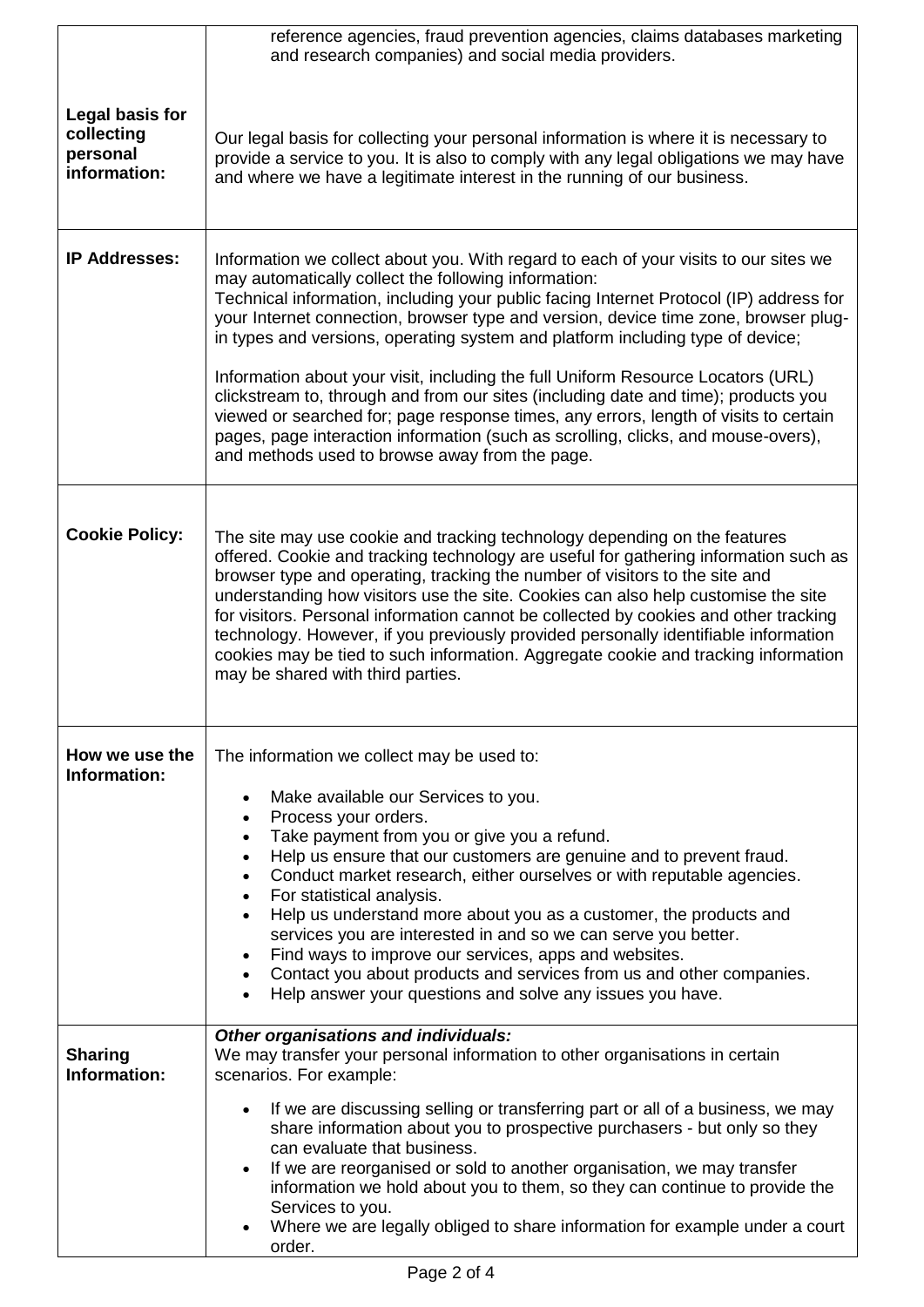|                                           | If we need to do so in order to exercise or protect our legal rights, users,<br>$\bullet$<br>systems and Services.                                                                                                                                                                                                                                                                                                                                                                                                                                                         |  |  |  |
|-------------------------------------------|----------------------------------------------------------------------------------------------------------------------------------------------------------------------------------------------------------------------------------------------------------------------------------------------------------------------------------------------------------------------------------------------------------------------------------------------------------------------------------------------------------------------------------------------------------------------------|--|--|--|
|                                           | In response to requests from individuals (or their representatives) seeking to<br>$\bullet$<br>protect their legal rights or the rights of others.                                                                                                                                                                                                                                                                                                                                                                                                                         |  |  |  |
| <b>Marketing:</b>                         | Keeping you informed about or products and services.                                                                                                                                                                                                                                                                                                                                                                                                                                                                                                                       |  |  |  |
|                                           | If you have agreed (opted in) to receive marketing we would like to send you<br>information about products and services of ours which may be of interest to you.<br>You may opt out of receiving these products at any time.                                                                                                                                                                                                                                                                                                                                               |  |  |  |
| Your Rights:                              | The General Data Protection Regulation gives you a number of important rights. In<br>summary these rights are as follows:                                                                                                                                                                                                                                                                                                                                                                                                                                                  |  |  |  |
|                                           | The right of access – the right to know if personal data concerning you are being<br>processed. You have a right to ask us for copies of your personal information. This<br>right always applies although there are some exemptions.                                                                                                                                                                                                                                                                                                                                       |  |  |  |
|                                           | The right to rectification. You have the right to ask us to rectify information you think<br>is inaccurate. Where personal information is inaccurate Typhoo will correct it<br>accordingly.                                                                                                                                                                                                                                                                                                                                                                                |  |  |  |
|                                           | The right to erasure (the right to be forgotten) - applies in certain circumstances.                                                                                                                                                                                                                                                                                                                                                                                                                                                                                       |  |  |  |
|                                           | The right to restriction of processing – the right to limit the processing of his/her<br>personal information.                                                                                                                                                                                                                                                                                                                                                                                                                                                             |  |  |  |
|                                           | The right to be informed about the collection and use of personal information.                                                                                                                                                                                                                                                                                                                                                                                                                                                                                             |  |  |  |
|                                           | The right to data portability. This only applies to information you have given to us.<br>You have the right to ask that we transfer the information you gave to us from one<br>organisation to another.                                                                                                                                                                                                                                                                                                                                                                    |  |  |  |
|                                           | The right to object to processing (applies in certain circumstances).                                                                                                                                                                                                                                                                                                                                                                                                                                                                                                      |  |  |  |
|                                           | If you would like to exercise any of the above rights please contact us at Typhoo<br>Tea Limited, Pasture Road, Wirral, Merseyside, CH46 8XF or call on<br>0800 633 5650 email consumer.relations@typhoo.com                                                                                                                                                                                                                                                                                                                                                               |  |  |  |
| <b>Keeping</b><br>Information:            | We will retain a record of your personal information. This is done in order to provide<br>you with a high quality and consistent service across our Company. We will always<br>retain your personal information securely and in accordance with data protection<br>law and procedure and any other relevant regulation. We will never retain your<br>information for longer than is necessary.                                                                                                                                                                             |  |  |  |
| <b>Links to other</b><br><b>Websites:</b> | We sometimes provide you with links to other websites, but these websites are not<br>under our control. Therefore, we will not be liable to you for any issues arising in<br>connection with their use of your information, the website content or the services<br>offered to you by these websites. We advise you to consult the Privacy Policy and<br>terms and conditions on each website to see how each supplier may process your<br>information.                                                                                                                     |  |  |  |
| <b>Social Media:</b>                      | When using one of our websites or mobile applications, you may be able to share<br>information through social networks like Facebook and Twitter. For example, when<br>you 'like', 'share' or review our Services. When doing this your personal information<br>may be visible to the providers of those social networks, their other users and/or<br>Typhoo Tea Limited. Please remember it is your responsibility to set appropriate<br>privacy settings on your social network accounts so you are comfortable with how<br>your information is used and shared on them. |  |  |  |
|                                           |                                                                                                                                                                                                                                                                                                                                                                                                                                                                                                                                                                            |  |  |  |